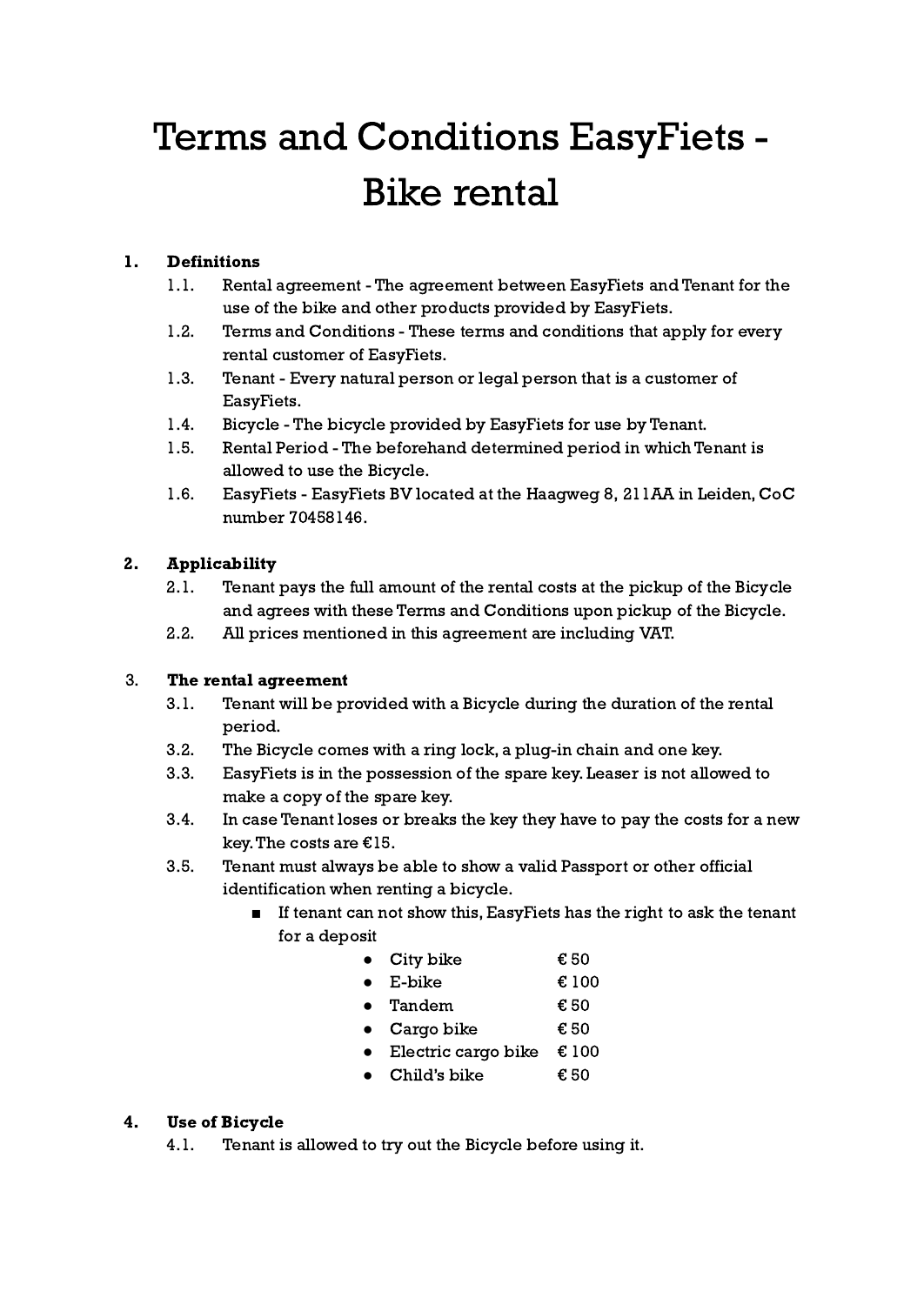- 4.2. Tenant will use the Bicycle in a normal way, will take good care of the Bicycle and protect the Bicycle and other accessories against damage, loss or theft.
- 4.3. In case Tenant finds defects on the Bicycle,Tenant needs to report this to EasyFiets as soon as possible.
- 4.4. It is not allowed to sit on the Bicycle with more than one person.Tandems, cargo Bicycle and child seats excluded.

#### 5. Duration of rental period

- 5.1. Tenant needs to bring back the Bicycle at the end of the Rental Period.
- 5.2. If Tenants does not return the Bicycle the Rental Period will be tacitly extended.

#### 6. Theft or missing of the Bicycle

- 6.1. In case of theft or loss of the Bicycle Tenant need to report this to EasyFiets immediately.
- 6.2. Tenant pays a predetermined amount in case of theft of the Bicycle during the Rental Period.The amounts are as follows:
	- City bike € 300
	- E-bike  $€ 1000$
	- Tandem € 500
	- Cargo bike € 300
	- E-Cargo bike  $€ 2600$
	- Child's bike  $€ 200$
- 6.3. If Tenant cannot hand over the original key, there will be a negligence fee upon the theft fee.
	- City bike  $€ 150$
	- E-bike  $€ 500$
	- Tandem € 250
	- Cargo bike  $€ 150$
	- E-cargo bike  $€ 1300$
	- Child's bike € 100
- 6.4. If the Bicycle is taken away by the municipality due to wrong parking or too long parking, Tenant is responsible for returning the bike. Tenant can ask EasyFiets to pick up the Bicycle for €36.

#### 7. Theft Guarantee

- 7.1. In case Tenant has got a theft guarantee, the costs for theft of the bike as stated in 6.2 will not apply.
- 7.2. If the official key is not supplied by Tenant the terms of article 6 will apply. The theft guarantee is not applicable.

#### 8. Damage

8.1. In case the Bicycle is broken or has a flat tire, EasyFiets will always do its best to help the Tenant insofar as this is within our power.